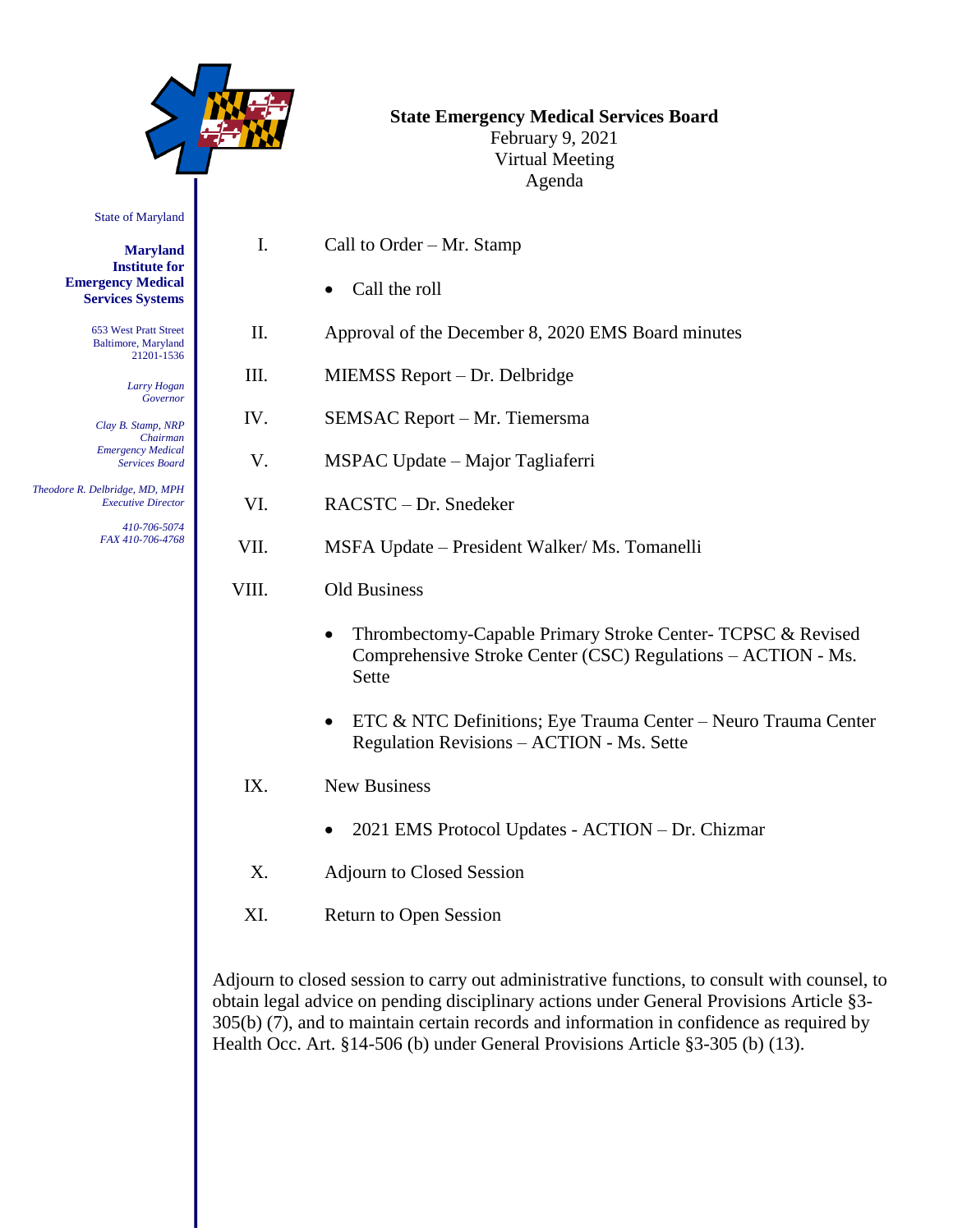

### **State Emergency Medical Services Board February 9, 2021 Via Video Conference Call Only Minutes**

State of Maryland

**Maryland Institute for Emergency Medical Services Systems**

> 653 West Pratt Street Baltimore, Maryland 21201-1536

> > *Larry Hogan Governor*

*Clay B. Stamp, NRP Chairman Emergency Medical Services Board*

 *Theodore R. Delbridge, MD, MPH Executive Director*

> *410-706-5074 FAX 410-706-4768*

### **Board Members Present:**

Clay Stamp, Chairperson; Sherry Adams, Vice Chairperson; Stephan Cox; William J. Frohna, MD; Dany Westerband, MD; James Scheulen, PA; Sally Showalter, RN; Wayne Tiemersma; Mary Alice Vanhoy, RN; Dean E. Albert Reece, MD

**OAG**: Mr. Magee; Ms. Sette

**RACSTC**: Dr. Snedeker

**MSFA**: Ms. Tomanelli: 2<sup>nd</sup> VP McCrea

**MSPAC:** Major Tagliaferri

**Others Present:** Christopher Montera, MHL, NRP Director of State and Federal Business - ESO

**MIEMSS**: Dr. Delbridge; Ms. Gainer; Ms. Abramson; Ms. Aycock; Mr. Balthis; Dr. Bailey; Mr. Bilger; Mr. Brown; Ms. Chervon; Dr. Chizmar; Mr. Fiackos; Mr. Legore; Mr. Linthicum; Ms. Mays; Mr. Buckson; Mr. Naumann; Mr. Seaman; Ms. Wright-Johnson; Ms. Goff

Chairman Stamp called the meeting to order at 9:00 am and proceeded with calling the role.

Chairman Stamp asked for approval of the December 8, 2020, Board meeting minutes.

**ACTION: A motion was made by Dr. Westerband, seconded by Mr. Scheulen, and unanimously approved by the Board to accept the December 8, 2020, minutes as written.**

# **MIEMSS REPORT**

## COVD-19 Updates

Dr. Delbridge said the number of acute care beds occupied by COVID-19 patients was down to the pre-Thanksgiving level of 1377 this morning. Current concerns are that the new variants in general populations will not respect the antibodies built up by previously infected or vaccinated persons. As of this morning, there are over 100 UK and a handful of South African variants identified in Maryland.

Dr. Delbridge said that, although CRISP makes the graphs, the MIEMSS Regional Administrators spend a significant amount of time diligently compiling and validating the data provided by the hospitals through MEMRAD seven days a week.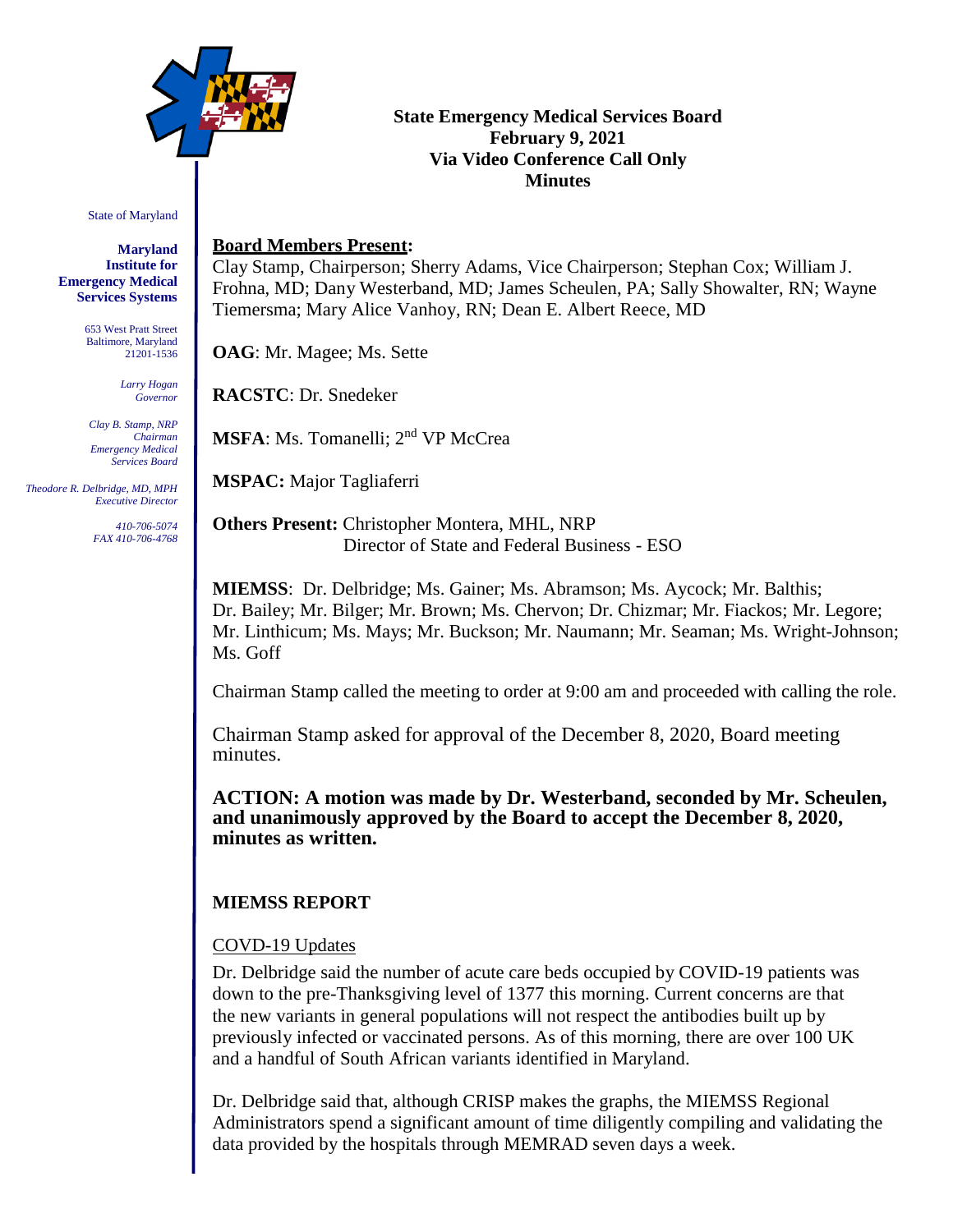Dr. Delbridge said that MIEMSS continues to track the number of PUIs transported by EMS and the number of PUI contacts by EMS public safety and commercial services. Dr. Delbridge added that trending still shows an approximate nine-day lag between the EMS encounters and the increase in hospitalizations of COVID patients. The Governor's office receives this information every day. Dr. Matt Levy, Dr. Chizmar, and MIEMSS' IT Program Analyst Teferra Alemayehu have authored a paper that has been electronically published in *Prehospital Emergency Care* and will come out in print in March.

Dr. Delbridge said that EMS clinicians continue to follow the COVID-19 triage protocol for confirmed COVID patients, but some clinicians need to improve documentation. There is a 1% hospitalization rate when the protocol has be followed, which is better than the return rate for most hospital emergency departments. MIEMSS is reviewing a subset of cases that were not well-documented, where patients did not go to the hospital, to assure that that when protocol is applied, it is not a function of documentation.

#### Yellow Alerts

Dr. Delbridge said that although there were a few bad days, the numbers of Yellow Alert hours are mostly consistent with the same period last year.

#### CRISP

Dr. Delbridge said that MIEMSS continues work with CRISP on the technical aspects for access to near real-time census data from hospital emergency departments submitted to CRISP. MIEMSS anticipates working with ED staff in the first quarter of 2021 on the operationalization of the data collection effort.

### Cardiac Arrest TOR COVID Test Positive Rate

Dr. Delbridge said the positivity rate for TOR COVID testing through January 2021 was around 20%. People are succumbing to COVID-19 complications at home. This represents about 6% of all COVID-19 deaths outside of the hospital. In some cases, the first symptom of COVID is cardiac arrest. He added that since March 2020, cardiac arrests are up 20-25% across the country. Maryland is the only state testing cardiac arrest TORs for COVID on a statewide basis.

#### Clinical Externs

Dr. Delbridge said that MIEMSS has processed over 1200 Clinical Nurse Externs and just shy of 100 Clinical Respiratory Externs. MIEMSS sends the updated list to MDH weekly who in turn send to the staffing agency. Since the school semester has ended, externs are upgrading their level of qualifications. Clinical Externs augment the existing hospital workforce. MIEMSS sends an updated list of clinical externs to hospitals weekly.

#### EMS Clinicians

Dr. Delbridge gave an update on the number of Provisional EMS licenses and certifications and clinicians applying for full licensure status. He said that about 225 provisional clinicians have converted to full status.

## Critical Care Coordination Center (C-4)

Dr. Delbridge said that MIEMSS is facilitating communications for the referral and transfer of patients needing ICU care from hospitals without sufficient ICU beds to other hospitals with ICU bed availability. So far, MIEMSS has taken 559 calls as of beginning, averaging 8 calls per day. Calls have been received from 60 requesting hospitals with placement in 58 receiving hospitals. The majority of patients are not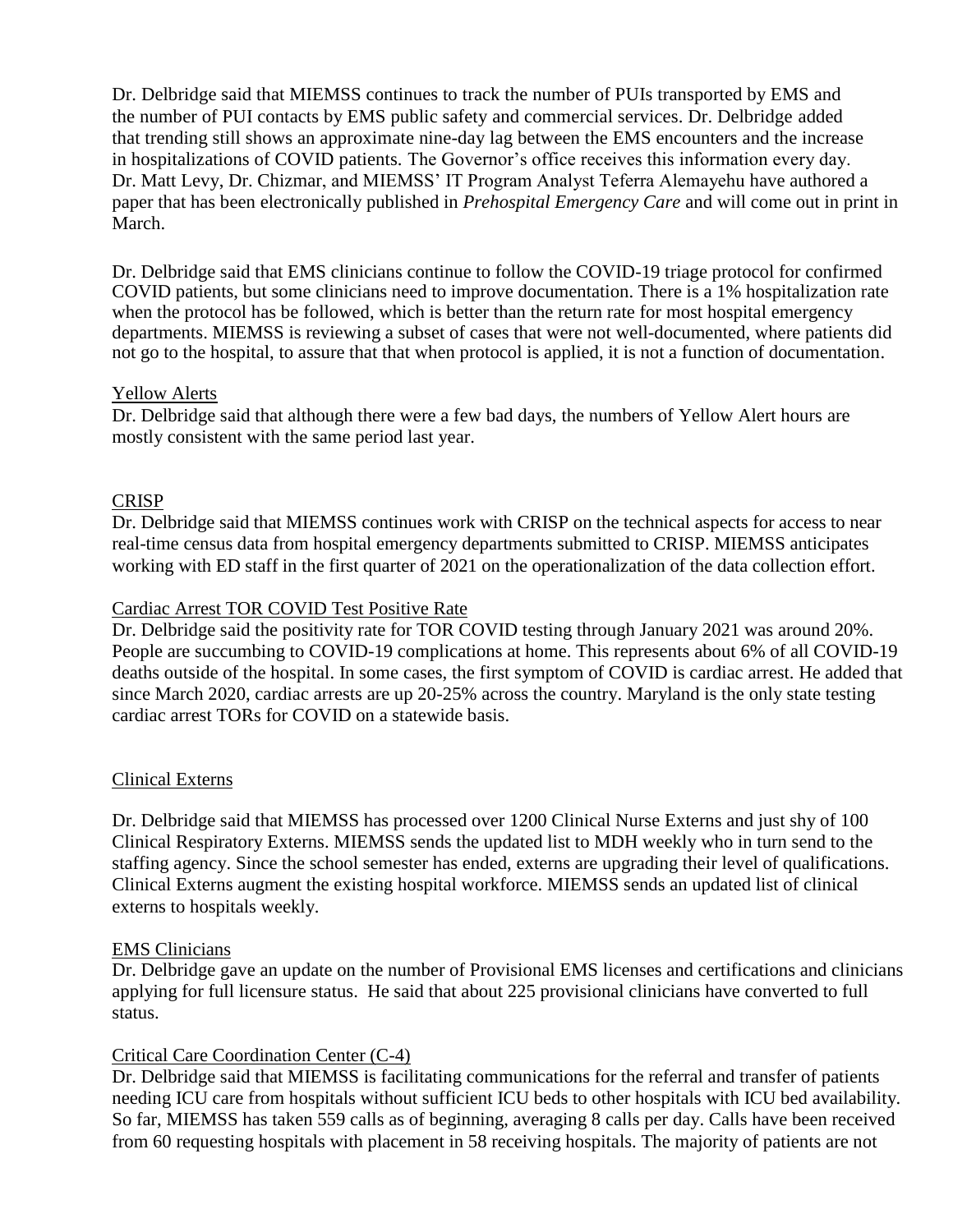related to COVID-19. Dr. Delbridge said that the C-4 is funded through June and MIEMSS hoping to secure funding to continue the program after that. Dr. Delbridge gave an overview of receiving hospitals including DC hospitals, NIH and WRNMMC.

### MIEMSS' @HA (Ambulances at Hospitals Dashboard)

Dr. Delbridge provided screen shots of the  $@HA$  Dashboard from this morning's  $@HA$  app showing locations of ambulances at hospitals. A few jurisdictions cannot be viewed due to variations in CAD feeds to MIEMSS. Depending upon the jurisdiction, some major system software updates would need to be made. MIEMSS' IT/Data personnel continues to work with Apple on the app for the IOS platform. Barring any additional requirements from Apple, MIEMSS anticipates having the Apple app within the next few months.

### Vaccinations

Dr. Delbridge said there are 34 states that permit paramedics to vaccinate for all vaccines and a handful of states that allow EMTs to vaccinate on a regular basis. Maryland Paramedics can vaccinate themselves for hepatitis and flu vaccine and TB tests; but cannot vaccinate the public unless under an emergency order such as the current COVID-19 Catastrophic Health Emergency Order.

Dr. Delbridge gave an overview of use of EMTs as vaccinators under the Governor's Catastrophic Health Order. So far, 309 EMTs have completed the didactic training with 83 of them authorized by their EMS Medical Director to administer COVID-19 vaccines. Over half of Maryland EMS agencies have plans approved to assist with COVID-19 vaccinations.

### Legislation

Dr. Delbridge gave an overview of some of the legislative bills that MIEMSS is following.

SB67 – This bill is intended to permit paramedics to assist LHDs and hospitals and health systems in vaccination initiatives targeted to address population health needs (including assisting with COVID-19 vaccination efforts), as well as to permit both public safety and commercial EMS to administer vaccines and tuberculin skin testing to their own personnel through occupational health programs. This is MIEMSS' departmental bill.

SB389 - This bill modifies the requirements for Medicaid reimbursement to an emergency service transporter for services provided in response to a 9-1-1 call. Specifically, the bill requires reimbursement for medical services provided to a Medicaid recipient in response to a 9-1-1 call in situations when the recipient is not transported to a facility. In addition, beginning in fiscal 2022, the Maryland Department of Health (MDH) must increase the amount of reimbursement for transportation and medical services by \$25 each fiscal year until the reimbursement rate is at least \$300. MIEMSS is in favor of this bill.

SB078 - This bill prohibits a law enforcement officer from administering ketamine to an individual or directing an emergency medical services (EMS) provider to administer ketamine to an individual; and permits EMS to administer ketamine to a severely agitated individual if (1) the individual is combative, violent, and represents an immediate danger to the individual or others and (2) the EMS provider first obtains "medical direction," with a specified exception.

MIEMSS is opposed to this bill because EMS use of Ketamine is already covered in the EMS Protocols.

Dr. Delbridge said that the MEMSOF budget hearing held on March 7, 2021, by joint Senate and House committees went smoothly. The MIEMSS budget hearings are next week.

Vision 2030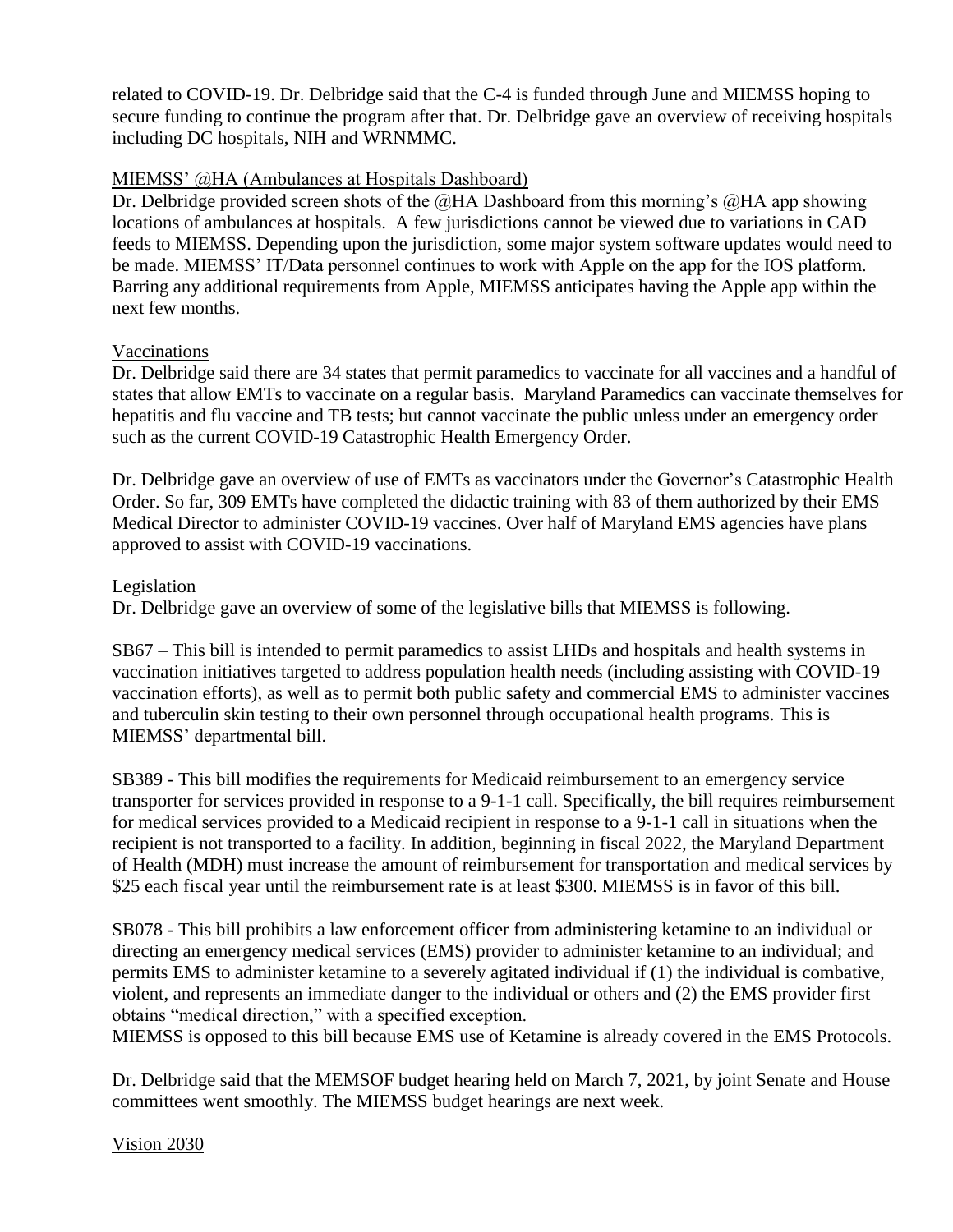Dr. Delbridge asked SEMSAC members to review the EMS Plan Vision 2030 for sections they may be interested in addressing. Terrell Buckson is working on a project and will be developing key performance indicators on how to move progress in making Vision 2030 relevant.

### **SEMSAC REPORT**

Chairman Mr. Tiemersma one of the things COVID has taught us is that productive meetings can be held remotely. The services provided by C-4 is a great program that should continue. He congratulated the team that put this effort into motion.

The MIH Vision document was approved to send to the Board.

The new Thrombectomy-Capable Primary Stroke Center (TCPSC) regulation, revised Comprehensive Stroke Center (CSC), ETC & NTC Definitions; Eye Trauma Center & Neuro Trauma Center Regulations were approved for recommendation to the Board.

The 2021Protocol updates presented by Dr. Chizmar were supported for recommendation to the Board for approval.

## **MSPAC REPORT**

Major Tagliaferri said that MSPAC has been heavily involved with vaccination planning and vaccination clinics. MSPAC has held approximately a dozen clinics at this time and have vaccinated over 2500 people. Martins State Airport has been the primary vaccination site and have held a site in Easton and one in Frederick. MSPAC medics and 30 MSP personnel are operating drive through clinics. MSPAC has also vaccinated 230 legislators and staff in Annapolis. There are 13-second dose clinics scheduled. Clinics were held with no interruption of services.

MSPAC is in receipt of the Tiger Respirators as a result of the \$45,000 grant.

MSPAC tested the temperature data logger and coolers for the whole blood program during the transport of the COVID vaccine for the clinics.

## **MSFA**

1<sup>st</sup> VP McCrea brought greetings from the officers and members of the MSFA. He said that the MSFA submitted testimony for the MEMSOF hearing. VP McCrea said the MSFA is continues planning for the Convention 2021. It is unclear at this time whether it will be an in-person convention or virtual at this time. He added that the next MSFA Executive Committee meeting is scheduled for April 10 & 11, 2021.

## **OLD BUSINESS**

Thrombectomy-Capable Primary Stroke Center (TCPSC) & Revised Comprehensive Stroke Center (CSC) Regulations: Ms. Sette and Ms. Aycock The draft new TCPSC and updated CSC regulations were distributed.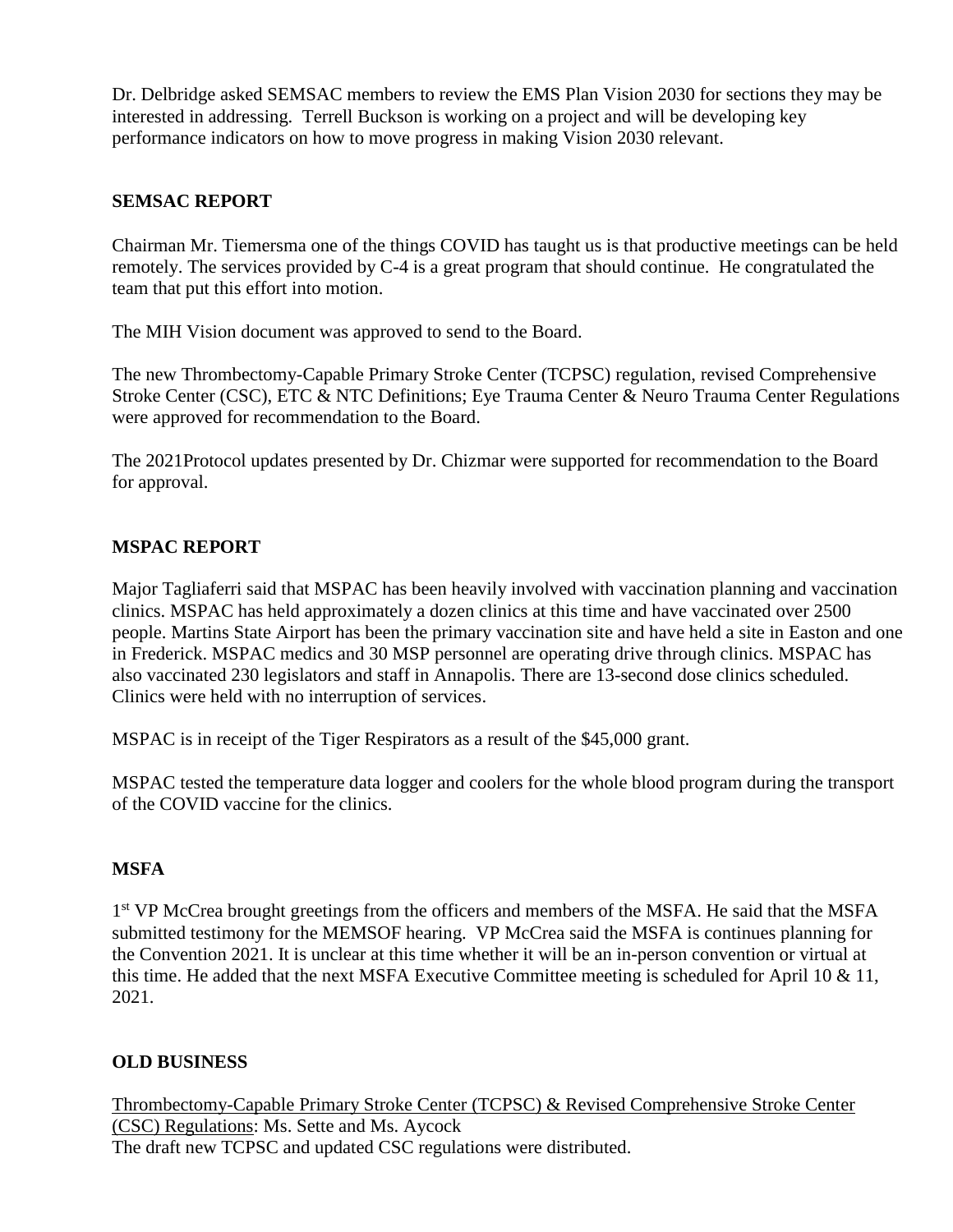Ms. Sette said the Thrombectomy-Capable Primary Stroke Center (TCPSC) & Revised Comprehensive Stroke Center (CSC) Regulations were presented to SEMSAC at the December meeting and are being brought today to request recommendation to the Board for approval and the promulgation process in the Maryland Register for comment.

## **A motion was made by Mr. Scheulen seconded by Mr. Cox and unanimously voted upon to approve the Thrombectomy-Capable Primary Stroke Center (TCPSC)**

### **A motion was made by Ms. Vanhoy seconded by Mr. Scheulen and unanimously voted upon to approve the Revised Comprehensive Stroke Center (CSC) Regulations.**

ETC & NTC Definitions; Eye Trauma Center – Neuro Trauma Center Regulation Revisions Ms. Sette and Ms. Mays A copy of the proposed regulations was re-distributed.

Ms. Sette said the ETC & NTC Definitions; Eye Trauma Center and Neuro Trauma Center Regulation Revisions were presented to SEMSAC at the December meeting and are being brought today for approval and subsequent publication for comment in the *Maryland Register* .

Ms. Sette said that the telehealth definition, in particular, is changed to refer to the Board of Physician (BOP) definition. This will avoid changing the MIEMSS regulation every time the BOP changes their regulation.

Ms. Sette said the proposed changes to the Eye Trauma Center and Neuro-Trauma Center regulations to updated the current treatment standards to include changes to medical staff availability, equipment/supply changes and continuing educational requirements.

### **A motion was made by Mr. Scheulen seconded by Ms. Vanhoy and unanimously voted upon to approve the ETC & NTC Definitions; Eye Trauma Center – Neuro Trauma Center Regulation Revisions.**

Base Station Regulation Ms. Sette and Mr. Naumann A copy of the proposed regulations were distributed.

Ms. Sette said that the regulation was published in the Maryland Register. No comments were received and, therefore, the regulations were ready for final approval.

### **A motion was made by Mr. Tiemersma seconded by Ms. Adams and unanimously voted upon to approve the Base Station Regulations.**

## **NEW BUSINESS**

Dr. Chizmar presented the new layout and content for the 2021 Protocols moving forward. He said the goal is to make the protocols more clear and concise. MIEMSS is also working with Apple on the linkage within the pages.

Dr Chizmar provided an overview proposed protocol changes: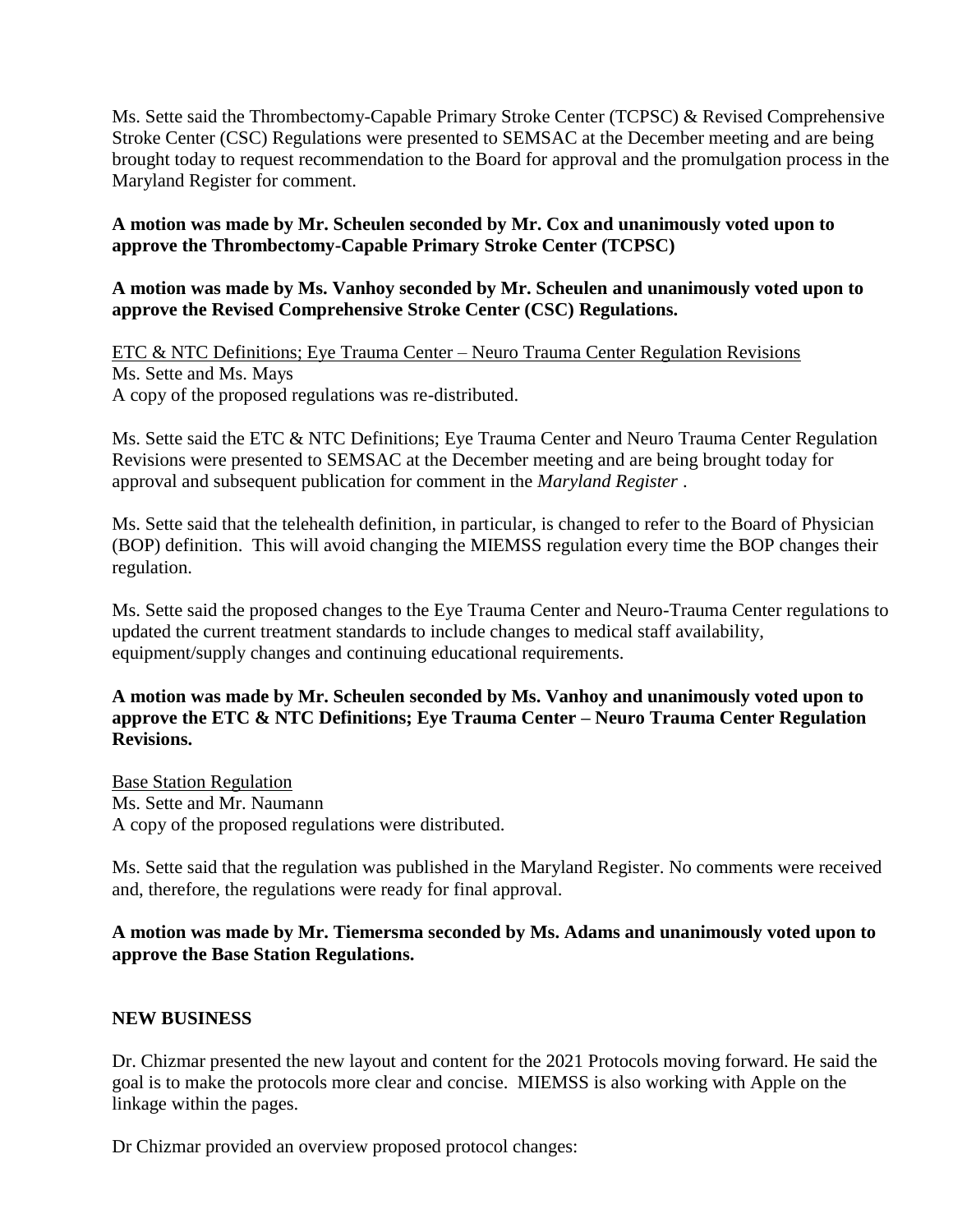#### 2021 EMS Protocol Updates

A copy of the proposed protocol content updates was distributed.

### *Agitation protocol*

(Also, reference the August 2020 memo with interim guidance and monitoring required for the seriously agitated patient)

Guidance on specific medications based on suspected etiology (psychiatric, delirium, head injury). Medication first dose can only be administered without medical consult if the patient presents eminent danger to himself/herself or to the clinicians. The clinician is to make a judgement as to the cause of the agitation before determining the particular medication.

Safeguards for ketamine – as noted in memo from Aug 2020 – monitoring ALS equipment and a second EMS clinician on hand.

### *Albuterol for BLS*

To align with national scope of practice BLS may administer MDI or nebulized albuterol; this may repeated: dose x1 over 30 min.

### *Burn Patients: Fluid Resuscitation*

In accordance with the 2018 ABA guidelines and with input from Maryland burn centers, the protocol limits IV fluids to patients in shock and those with  $>20\%$  BSA burns. For 15 years of age and above administer 500 mL/hr. LR (120 drops/min using 15 drop-set). Maximum dose 2,000 mL without medical consultation. For children who have not reached 15th birthday: do not administer IV fluid unless the patient is in shock.

#### *Hypoglycemia and Hyperglycemia*

Including Glucometer as a standard procedure for BLS (vs. OSP) Distinct treatment protocol (vs. glucometer procedure protocol)

## *Snakebite*

Removes use of cold packs and removes the request for taking the snake to the ED.

## *STEMI*

Streamlining the STEMI ACS symptoms plus one of the following: New ST elevation of 1 mm (or greater) in two or more contiguous leads OR Posterior MI: ST depression greater than 1 mm in V1-V3

## *Stroke*

Moves Baltimore City LAMS Research Protocol to statewide stroke protocol. For the stroke patient with last known normal within 22 hours, and LAMS 4 or 5, and within 30 min of CSC/TC-PSC bypass PSC and transport patient to thrombectomy-capable center.

## *IV infusion pump protocol for ALS*

For more accurate dosing of medications and broad, instead of based upon individual medications

## *Ultrasound Pilot Protocol*

(Limited to Anne Arundel, Dorchester, Frederick and Howard Counties) Currently used for FAST, abdominal, cardiac; adding lung and extremity ultrasound.